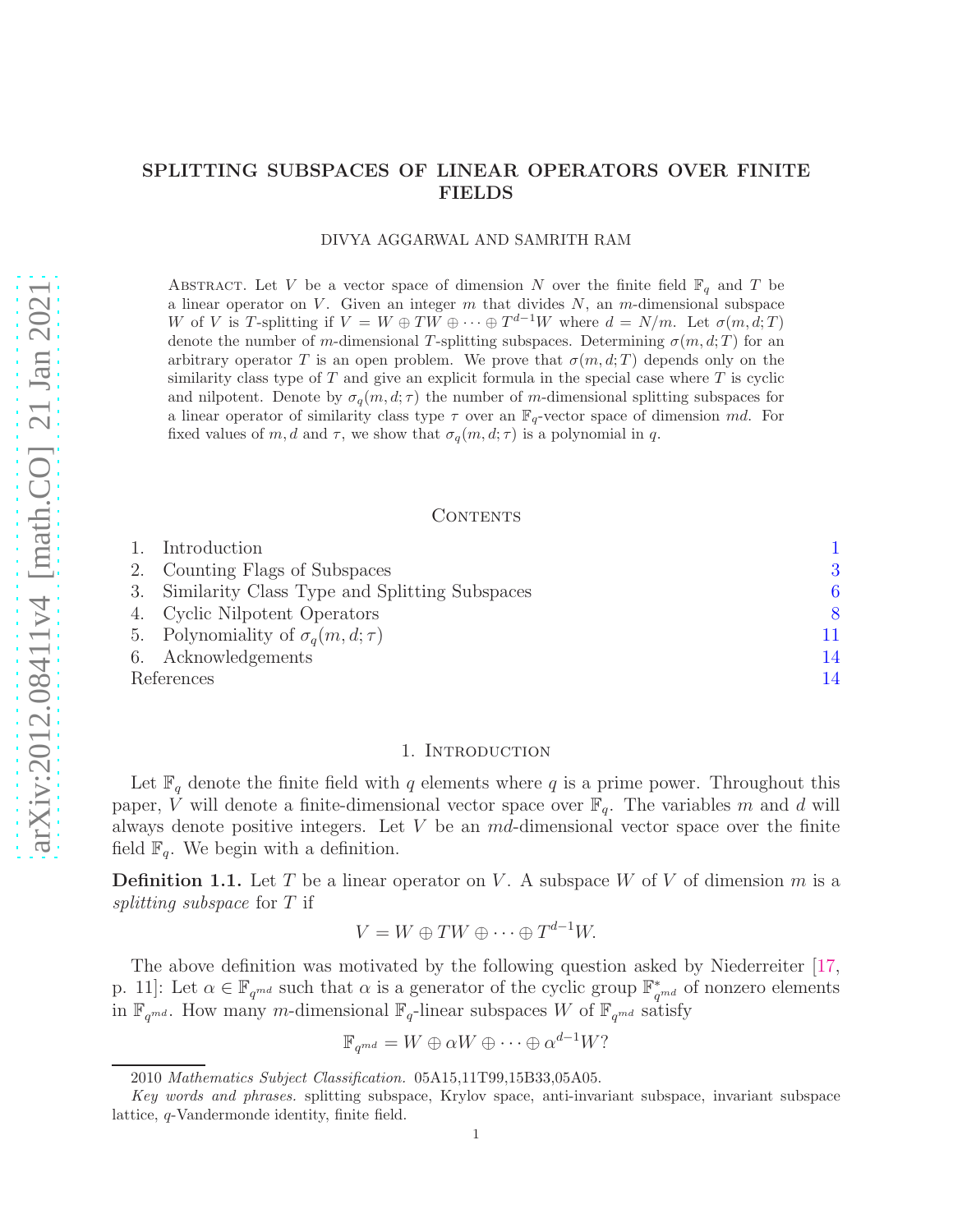Niederreiter encountered this problem in the context of his work on the multiple-recursive matrix method for pseudorandom number generation. This question was settled by Chen and Tseng  $[9, \text{Cor. } 3.4]$  who proved a conjecture  $[12, \text{Coni. } 5.5]$  that the number of such subspaces is

(1) 
$$
\frac{q^{md}-1}{q^m-1}q^{m(m-1)(d-1)}.
$$

Another proof of the result of Chen and Tseng and some connections with unimodular ma-trices may be found in [\[3\]](#page-13-5). Given a linear operator T on V, let  $\sigma(m, d; T)$  denote the number of m-dimensional T-splitting subspaces. Finding a formula for  $\sigma(m, d; T)$  for arbitrary T is an open problem  $[13, p. 54]$ . If T has an irreducible characteristic polynomial, then it follows from the work of Chen and Tseng that  $\sigma(m, d; T)$  is given by the expression in [\(1\)](#page-1-0) above.

In fact, splitting subspaces are closely related to anti-invariant subspaces. A subspace W is said to be k-fold anti-invariant if the sum

<span id="page-1-0"></span>
$$
W + TW + \dots + T^k W
$$

is direct. Barría and Halmos  $[4]$  and Sourour  $[19]$  determined the maximal dimension of a 1-fold anti-invariant subspace for a given operator T. These results were generalized by Knüppel and Nielsen  $[16]$  who solved the same problem for k-fold anti-invariant subspaces.

Splitting subspaces also arise in a slightly different context in the setting of finite fields. Suppose  $S = {\alpha_1, \ldots, \alpha_m}$  is a subset of V and let  $W_S$  denote the linear span of S. The Krylov subspace of order  $d$  generated by  $S$  is defined by

$$
Kry(T, S; d) := W_S + TW_S + \cdots + T^{d-1}W_S.
$$

Let  $\kappa_{m,d}(T)$  denote the probability that the Krylov subspace of order d for a randomly chosen ordered subset S of cardinality m is all of V. Since  $Kry(T, S; d) = V$  precisely when  $W_S$  is a splitting subspace for  $T$ , it follows that

$$
\kappa_{m,d}(T) = \frac{\gamma_m(q) \cdot \sigma(m,d;T)}{q^{m^2d}},
$$

where  $\gamma_m(q) = (q^m - 1) \dots (q^m - q^{m-1})$  denotes the number of ordered bases of an mdimensional vector space over  $\mathbb{F}_q$ . The problem of solving large sparse linear systems over finite fields arises in computer algebra and number theory. Block iterative methods such as the Wiedemann algorithm, which are based on finding linear relations in Krylov subspaces, are used to solve such systems. Giving bounds on the probability  $\kappa_{m,d}(T)$  is a difficult and important problem [\[5,](#page-13-10) p. 2] in the analysis of such algorithms. We refer to Brent, Gao and Lauder [\[5\]](#page-13-10) and the references therein for more on this topic.

In this paper, we are mainly interested in determining  $\sigma(m, d; T)$ . Building upon earlier work by Chen and Tseng, we give a general recurrence which may be solved to obtain an expression for the number of splitting subspaces. We prove (Corollary [3.7\)](#page-6-0) that for fixed values of m and d, the number  $\sigma(m, d; T)$  depends only on the similarity class type (see Definition [3.1\)](#page-5-1) of T. A crucial ingredient in the proof is a theorem of Brickman and Fillmore  $\lceil 6 \rceil$  on the structure of the invariant subspace lattice of a primary transformation. Let  $\sigma_q(m, d; \tau)$  denote the number of m-dimensional splitting subspaces for a linear operator of similarity class type  $\tau$  defined over an  $\mathbb{F}_q$ -vector space of dimension md. In Section [4,](#page-7-0) we show that there is a simple formula for the number of splitting subspaces of a cyclic operator that is either nilpotent or unipotent. We also give an application of our results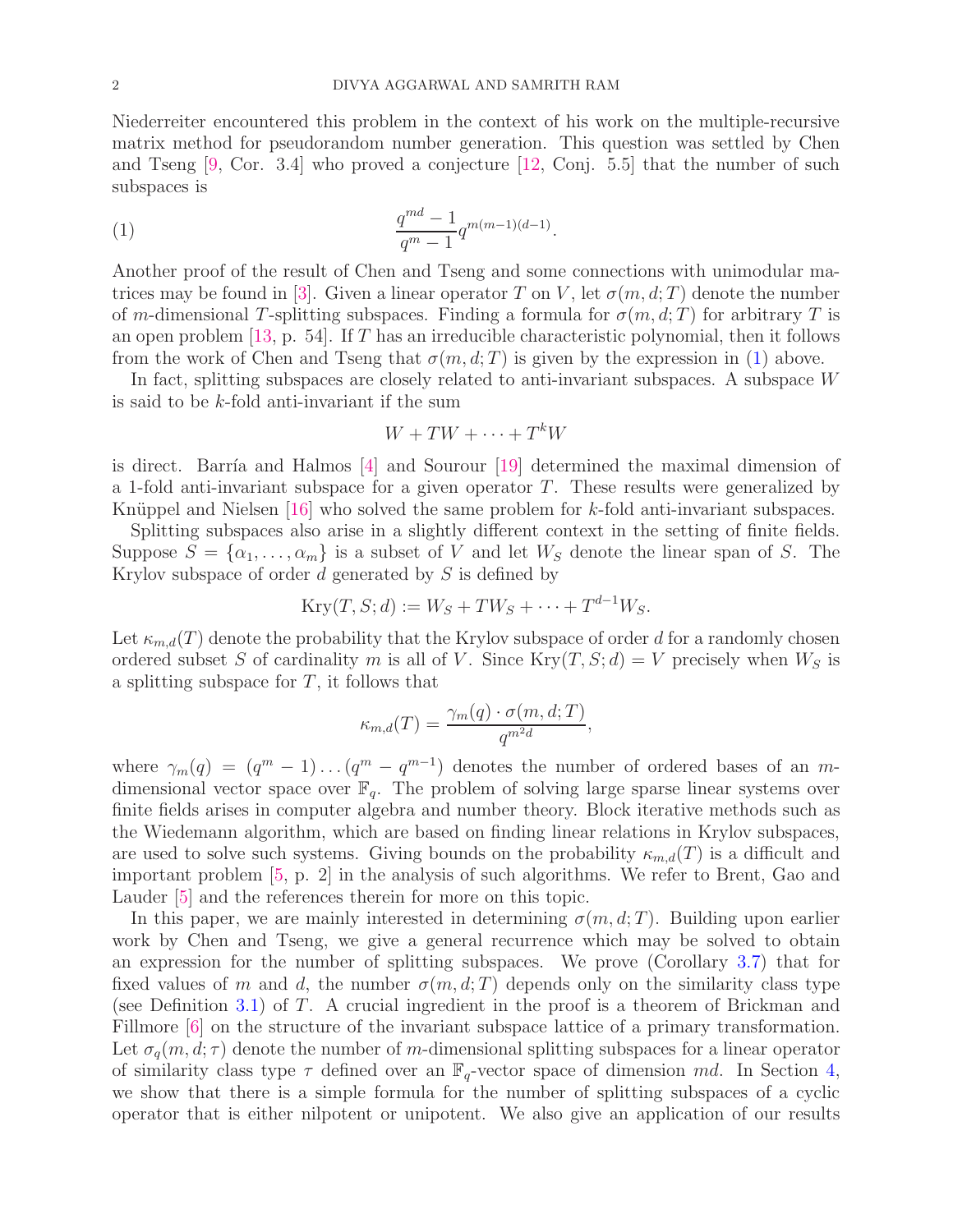<span id="page-2-0"></span>to the enumeration of invertible matrices having a special form. Finally, we show that, for  $m, d, \tau$  fixed, the quantity  $\sigma_q(m, d; \tau)$  is a polynomial in q.

## 2. Counting Flags of Subspaces

To unravel the enumeration problem, we begin with some definitions and notation introduced by Chen and Tseng [\[9,](#page-13-3) Sec. 2] to count a more general class of subspaces that includes the T-splitting subspaces. In what follows, V denotes a vector space of dimension N over the finite field  $\mathbb{F}_q$  and T a linear operator on V.

**Definition 2.1.** Suppose  $S_1, S_2, \ldots, S_k$  are sets of subspaces of V. Let  $[S_1, S_2, \ldots, S_k]_T$ denote the set of all k-tuples  $(W_1, W_2, \ldots, W_k)$  such that

$$
W_i \in S_i \quad \text{for} \quad 1 \le i \le k,
$$
  

$$
W_i \supseteq W_{i+1} + TW_{i+1} \quad \text{for} \quad 1 \le i \le k - 1.
$$

If  $S_i$  is the set of all subspaces of V of dimension  $d_i$  for some i, then  $S_i$  is denoted within the brackets as  $d_i$ . For instance,  $[5,3]_T$  denotes the set all tuples  $(W_1, W_2)$  such that  $\dim(W_1) = 5$ ,  $\dim(W_2) = 3$  and  $W_1 \supseteq W_2 + TW_2$ .

**Definition 2.2.** Let a, b be nonnegative integers such that  $N \ge a \ge b$ . Define

 $(a, b)_T = \{ W \subseteq V : \dim(W) = a \text{ and } \dim(W \cap T^{-1}W) = b \}.$ 

For instance,  $(3,2)_T$  denotes the set of 3-dimensional subspaces W for which dim(W ∩  $T^{-1}W = 2$ . Note that  $(a, a)_T$  is the set of all subspaces of dimension a which are invariant under T. We will freely use  $[S_1, S_2, \ldots, S_k]$  to denote  $[S_1, S_2, \ldots, S_k]_T$  and  $(a, b)$  to denote  $(a, b)_T$  when there is only one operator or when the operator under consideration is clear from the context.

**Definition 2.3.** Suppose  $[S_{1,1}, S_{1,2}], [S_{2,1}, S_{2,2}], \ldots, [S_{r,1}, S_{r,2}]$  are sets as defined above. Then  $\langle [S_{1,1}, S_{1,2}], [S_{2,1}, S_{2,2}], \ldots, [S_{r,1}, S_{r,2}]\rangle$ 

denotes the set of 2r-tuples of subspaces  $(W_{1,1}, W_{1,2}, W_{2,1}, W_{2,2}, \ldots, W_{r,1}, W_{r,2})$  such that

$$
(W_{i,1}, W_{i,2}) \in [S_{i,1}, S_{i,2}]
$$
 for  $1 \le i \le r$ ,  
 $W_{i,2} \supseteq W_{i+1,1}$  for  $1 \le i \le r-1$ .

For instance,  $\langle [5, 4], [3, 2] \rangle$  is the set of all 4-tuples of subspaces  $(W_1, W_2, W_3, W_4)$  such that

$$
\dim(W_1) = 5, \ \dim(W_2) = 4, \ \dim(W_3) = 3, \ \dim(W_4) = 2, W_1 \supseteq W_2 + TW_2, \quad W_3 \supseteq W_4 + TW_4, \quad W_2 \supseteq W_3.
$$

The next definition specifies an ordering on tuples labelling sets of the form

$$
[(a_{1,1},a_{1,2}), (a_{2,1},a_{2,2}), \ldots, (a_{r,1},a_{r,2})].
$$

**Definition 2.4.** Define an ordering on ordered pairs  $(a, b)$  such that  $(a_1, b_1) \succeq (a_2, b_2)$  if  $a_1 > a_2$  or  $a_1 = a_2$  and  $b_1 \leq b_2$ . Extend the ordering to tuples of the form

 $[(a_{1,1}, a_{1,2}), (a_{2,1}, a_{2,2}), \ldots, (a_{r,1}, a_{r,2})]$ 

in such a way that the order is lexicographic in terms of the ordered pairs  $(a_{i,1}, a_{i,2})$  from left to right.

For instance,  $(5, 2) \succ (5, 3) \succ (2, 1)$  while  $[(8, 6), (5, 3)] \succ [(8, 6), (5, 4)] \succ [(7, 6), (6, 2)]$ .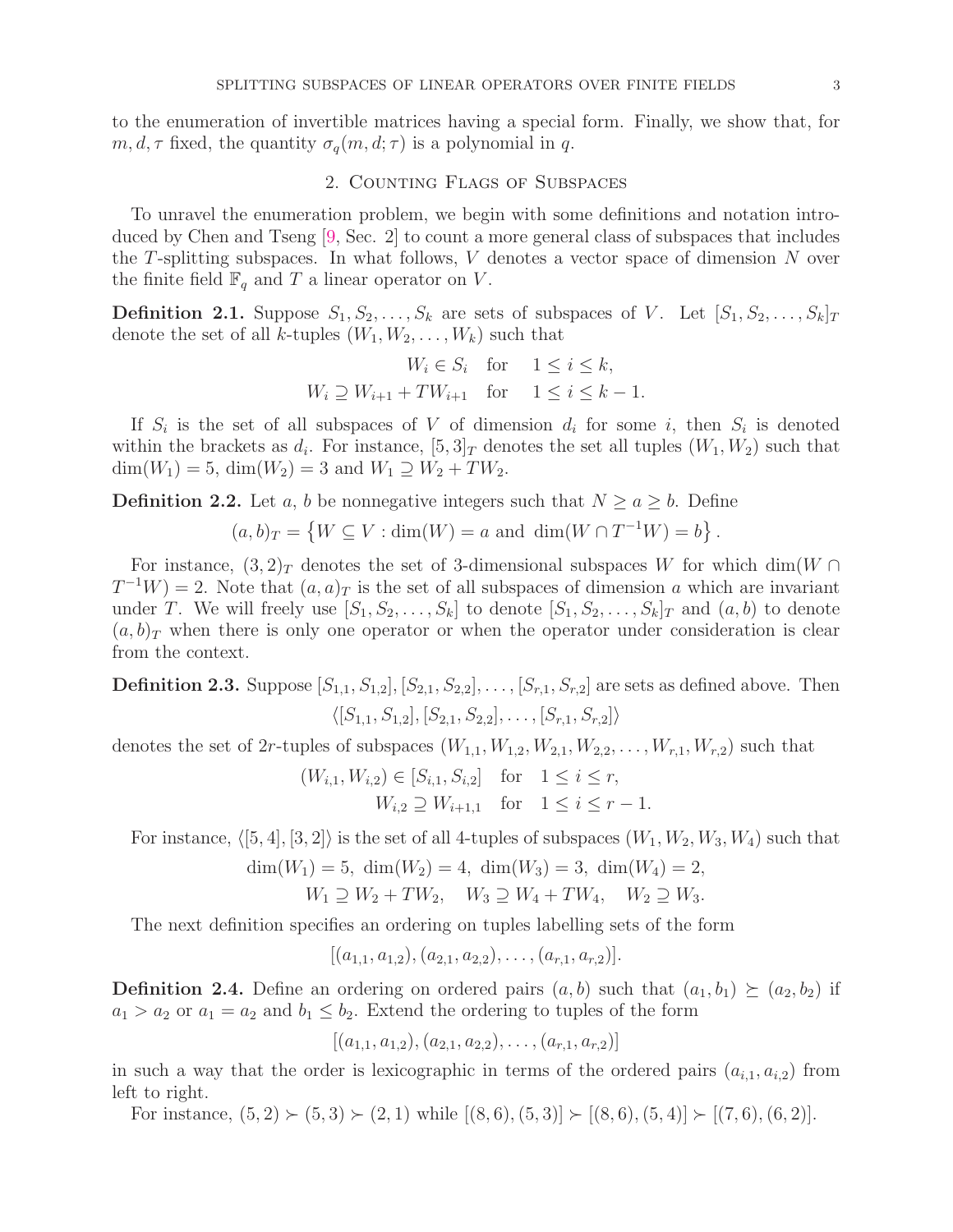For fixed r, the ordering  $\succeq$  is a total order. The following proposition is used repeatedly in constructing the recursion and follows easily from the definitions above.

<span id="page-3-0"></span>**Proposition 2.5.** For nonnegative integers  $N \ge a \ge b$ , we have

$$
[a, b] = \bigcup_{i=b}^{a} [(a, i), b]
$$

$$
= \bigcup_{j=0}^{b} [a, (b, j)].
$$

The recursion in the next lemma expresses the cardinality of sets of subspaces labelled by a tuple  $\nu$  in terms of the cardinality of sets labelled by tuples  $\mu \prec \nu$  in the ordering. The base cases are of the form  $\left|\left[(a_1, a_1), (a_2, a_2), \ldots, (a_r, a_r)\right]_T\right|$ . The following lemma and Proposition [2.7](#page-4-0) extend results obtained by Chen and Tseng that hold for invertible operators.

<span id="page-3-2"></span>**Lemma 2.6.** Let  $T$  be a linear operator on an  $N$ -dimensional vector space. Suppose

$$
a_{0,1} = a_{0,2} = N \ge a_{1,1} \ge a_{1,2} \ge a_{2,1} \ge a_{2,2} \ge \ldots \ge a_{r,1} \ge a_{r,2} \ge 0 = a_{r+1,1} = a_{r+1,2}
$$
  
and  $a_{i-1,1} \ge 2a_{i,1} - a_{i,2}$  for  $1 \le i \le r$ .

(If the conditions are not satisfied, then  $[(a_{1,1}, a_{1,2}), (a_{2,1}, a_{2,2}), \ldots, (a_{r,1}, a_{r,2})]$  is empty). Further, let

$$
A = \{(j_1, \ldots, j_r) : \max(a_{i+1,2}, 2a_{i,2} - a_{i,1}) \le j_i \le a_{i,2} \text{ and } 1 \le i \le r\},
$$
  

$$
B = \{(k_1, \ldots, k_r) : a_{i,2} \le k_i \le a_{i,1} \text{ and } 1 \le i \le r\}.
$$

Then

$$
\begin{split}\n&\left| \left[ (a_{1,1}, a_{1,2}), (a_{2,1}, a_{2,2}), \dots, (a_{r,1}, a_{r,2}) \right] \right| \\
&= \sum_{(j_1, \dots, j_r) \in A} \left| \left[ (a_{1,2}, j_1), (a_{2,2}, j_2), \dots, (a_{r,2}, j_r) \right] \right| \prod_{i=1}^r \left[ a_{i-1,2} - (2a_{i,2} - j_i) \right]_q \\
&- \sum_{(k_1, \dots, k_r) \in B \setminus (a_{1,2}, \dots, a_{r,2})} \left| \left[ (a_{1,1}, k_1), (a_{2,1}, k_2), \dots, (a_{r,1}, k_r) \right] \right| \prod_{i=1}^r \left[ \begin{matrix} k_i - a_{i+1,1} \\ a_{i,2} - a_{i+1,1} \end{matrix} \right]_q.\n\end{split}
$$

*Proof.* The proof is along the lines of [\[9,](#page-13-3) Lem. 2.7]. The size of  $[(a_{1,1}, a_{1,2}), (a_{2,1}, a_{2,2}), \ldots, (a_{r,1}, a_{r,2})]$ is computed by applying Proposition [2.5.](#page-3-0) Consider

 $i=1$ 

 $a_{i,2} - a_{i+1,1}$ 

q

$$
\begin{aligned}\n|\langle [a_{1,1}, a_{1,2}], [a_{2,1}, a_{2,2}], \dots, [a_{r,1}, a_{r,2}] \rangle \rangle \\
= \sum_{(k_1, \dots, k_r) \in B} |\langle [(a_{1,1}, k_1), a_{1,2}], [(a_{2,1}, k_2), a_{2,2}], \dots, [(a_{r,1}, k_r), a_{r,2}] \rangle \rangle \\
= \sum_{(k_1, \dots, k_r) \in B} |[(a_{1,1}, k_1), (a_{2,1}, k_2), \dots, (a_{r,1}, k_r)]| \prod_{r}^{r} \left[ \sum_{k_1}^{k_1 - a_{i+1,1}} \right].\n\end{aligned}
$$

<span id="page-3-1"></span>

Using Proposition [2.5](#page-3-0) again, we have

 $(k_1,...,k_r) \in B$ 

$$
\begin{aligned} & \left| \langle [a_{1,1}, a_{1,2}], [a_{2,1}, a_{2,2}], \dots, [a_{r,1}, a_{r,2}] \rangle \right| \\ &= \sum_{(j_1, \dots, j_r) \in A} \left| \langle [a_{1,1}, (a_{1,2}, j_1)], [a_{2,1}, (a_{2,2}, j_2)], \dots, [a_{r,1}, (a_{r,2}, j_r)] \rangle \right| \end{aligned}
$$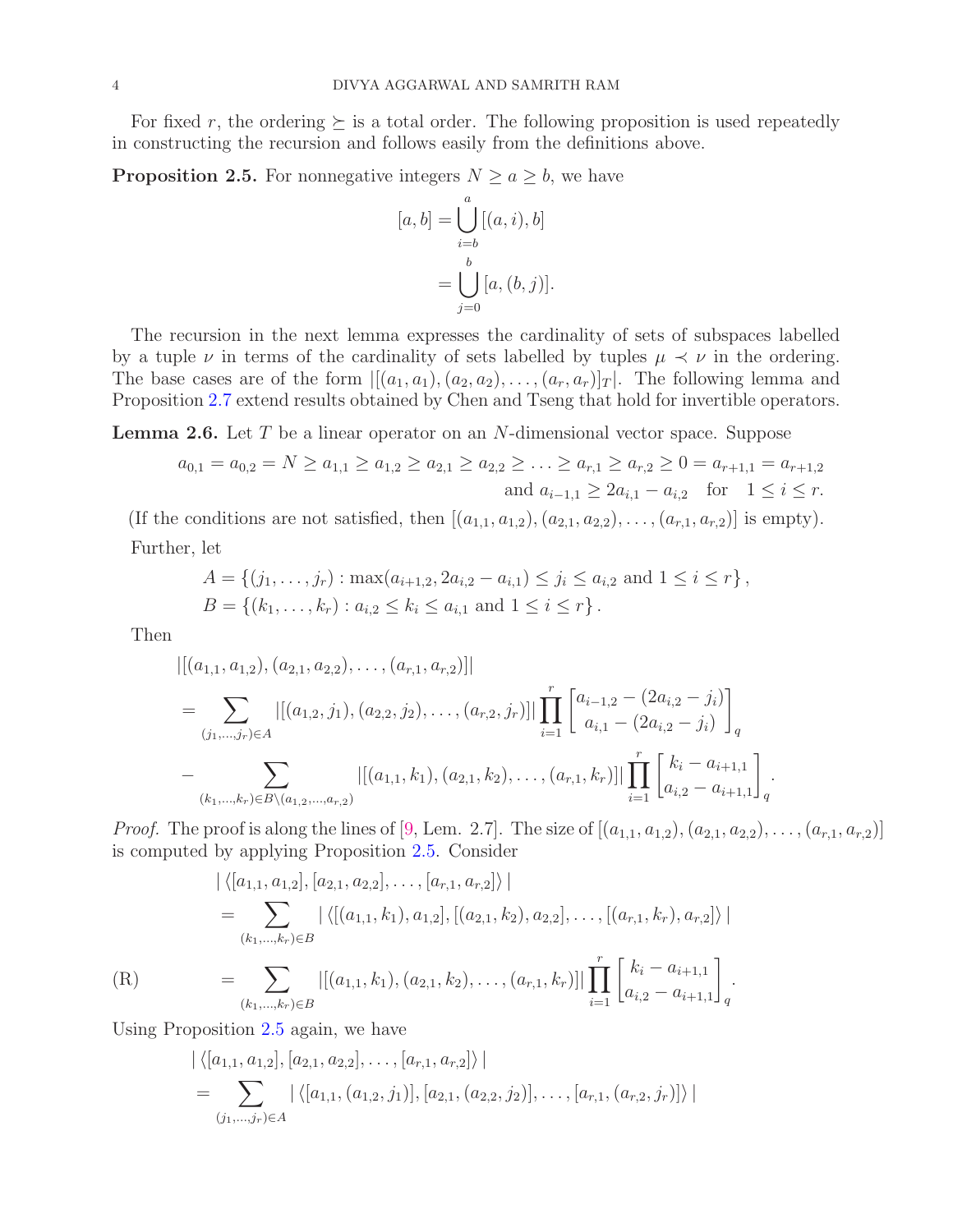<span id="page-4-1"></span>
$$
\text{(L)} \quad = \sum_{(j_1,\ldots,j_r)\in A} |[(a_{1,2},j_1),(a_{2,2},j_2),\ldots,(a_{r,2},j_r)]| \prod_{i=1}^r \begin{bmatrix} a_{i-1,2}-(2a_{i,2}-j_i) \\ a_{i,1}-(2a_{i,2}-j_i) \end{bmatrix}_q,
$$

where the last two equalities follow from the fact that

 $\dim(W + TW) = 2 \dim W - \dim(W \cap T^{-1}W)$ 

for every subspace W. Then  $(L) - (R) = 0$  $(L) - (R) = 0$  $(L) - (R) = 0$ . Adding  $|[(a_{1,1}, a_{1,2}), (a_{2,1}, a_{2,2}), \ldots, (a_{r,1}, a_{r,2})]|$ to both sides of this equality, we obtain the lemma.

<span id="page-4-0"></span>**Proposition 2.7.** Let T be any linear operator on an  $md$ -dimensional vector space V. Then

$$
[((d-1)m, (d-2)m), ((d-2)m, (d-3)m), \dots, (2m, m), (m, 0)]_T
$$
  
= 
$$
\left\{ (\bigoplus_{i=0}^{d-2} T^i W, \bigoplus_{i=0}^{d-3} T^i W, \dots, W \oplus TW, W) : \bigoplus_{i=0}^{d-1} T^i W = V \right\}.
$$

In particular,

$$
\sigma(m, d; T) = | [((d-1)m, (d-2)m), ((d-2)m, (d-3)m), \dots, (2m, m), (m, 0)]_T |.
$$
  
<sub>d-1</sub>

*Proof.* If W is an m-dimensional subspace of V such that  $\dim(\bigoplus T^iW) = md$ , then  $i=0$ 

$$
\begin{aligned}\n &\left(\bigoplus_{i=0}^{d-2} T^i W, \bigoplus_{i=0}^{d-3} T^i W, \dots, W \oplus TW, W\right) \\
 &\in [((d-1)m, (d-2)m), ((d-2)m, (d-3)m), \dots, (2m, m), (m, 0)].\n \end{aligned}
$$

Conversely, suppose

 $(W_{d-1}, W_{d-2}, \ldots, W_2, W_1) \in [((d-1)m, (d-2)m), ((d-2)m, (d-3)m), \ldots, (2m, m), (m, 0)].$ Let  $W_0 = \{0\}$  and  $W_d = W_{d-1} + TW_{d-1}$ . We claim that

$$
W_n = \bigoplus_{i=1}^n T^{i-1} W_1 \quad \text{ for } 1 \le n \le d.
$$

We induct on *n*. The base case  $n = 1$  is evident. Now fix  $1 \leq k \leq d-1$  and suppose  $W_j = \bigoplus_{i=1}^j T^{i-1} W_1$  for  $j \leq k$ . By comparing dimensions, we must have dim  $T^{i-1} W_1 = m$  for  $i \leq k$ . We claim that  $W_k \cap T^k W_1 = \{0\}$ . Suppose there is a nonzero vector  $\beta \in W_k \cap T^k W_1$ . Then  $\beta = T\alpha$  for some  $\alpha \in T^{k-1}W_1$  and consequently  $\alpha \in W_k \cap T^{-1}W_k = W_{k-1}$ , which contradicts the fact that  $W_{k-1} \cap T^{k-1}W_1 = \{0\}$ . This proves the claim.

In fact, the restriction of T to  $T^{k-1}W_1$  is injective. For if  $T\alpha = 0$  for some nonzero  $\alpha \in$  $T^{k-1}W_1$ , then  $\alpha \in W_k \cap T^{-1}W_k = W_{k-1}$ , contradicting the fact that  $W_{k-1} \cap T^{k-1}W_1 = \{0\}.$ Injectivity of the restriction implies that dim  $T^kW_1 = \dim T^{k-1}W_1 = m$ .

Now  $W_k + TW_k \subseteq W_{k+1}$  and

$$
\dim(W_k + TW_k) = \dim \bigoplus_{i=1}^{k+1} T^{i-1}W_1 = (k+1)m = \dim W_{k+1}.
$$

It follows that  $W_{k+1} = W_k + TW_k = \bigoplus_{i=1}^{k+1} T^{i-1}W_1$ , completing the proof by induction. Since  $\dim W_d = \dim V$ , it follows that  $W_1$  is T-splitting.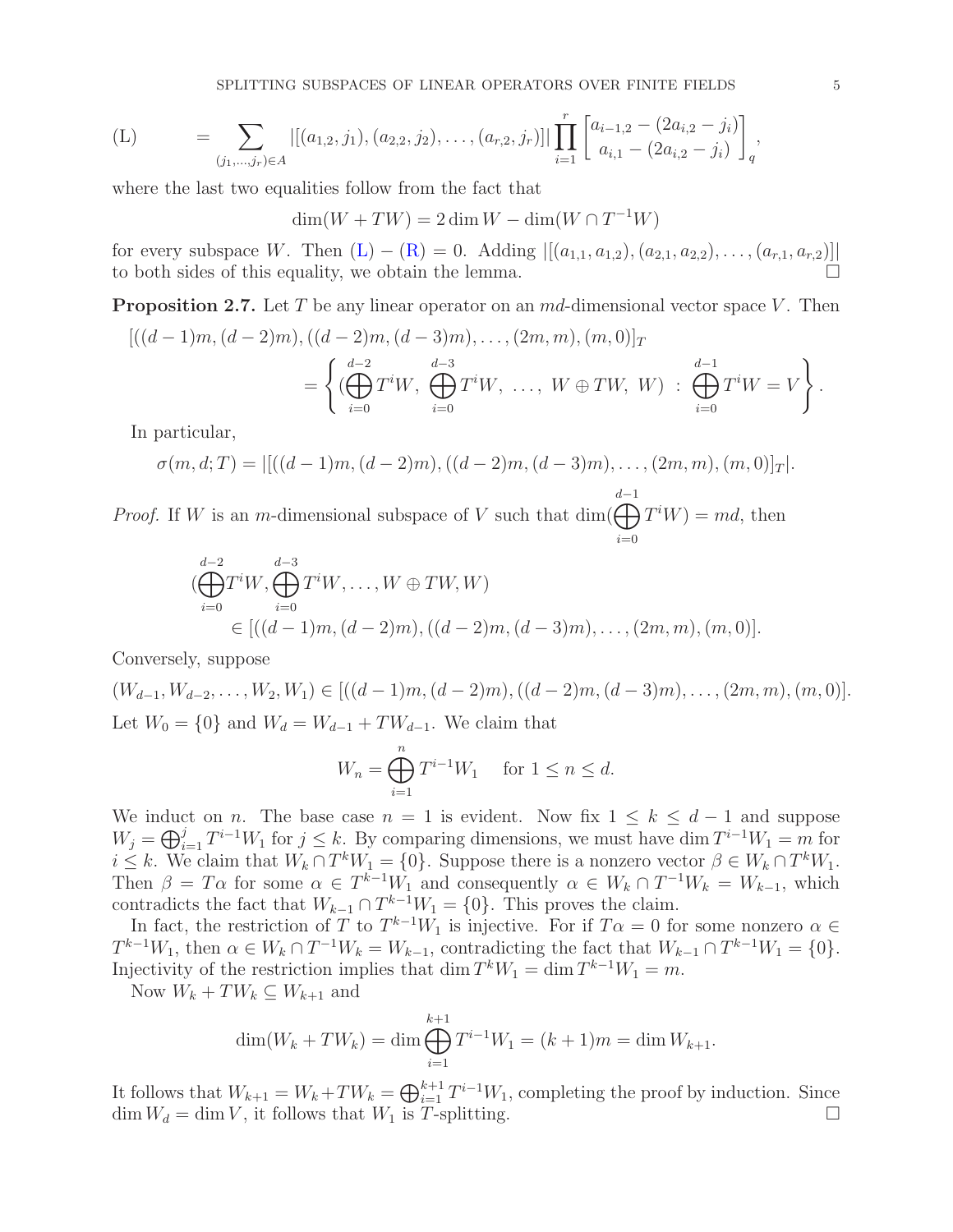# 3. Similarity Class Type and Splitting Subspaces

<span id="page-5-0"></span>The similarity class of an operator  $T$  is determined by the isomorphism type of the associated  $\mathbb{F}_q[x]$ -module on the vector space V in which the action of x is that of T. This module is isomorphic to a direct sum

$$
\bigoplus_{i=1}^k \bigoplus_{j=1}^{l_i} \mathbb{F}_q[x]/(p_i^{\lambda_{i,j}}),
$$

where  $p_1, \ldots, p_k$  are distinct monic irreducible polynomials and, for each  $1 \leq i \leq k$ , the sequence  $\lambda_{i,1} \geq \lambda_{i,2} \geq \cdots \geq \lambda_{i,l_i}$  is an integer partition of  $n_i = \sum_j \lambda_{i,j}$ . Let  $\lambda_i$  denote the partition of  $n_i$  given by the  $\lambda_{i,j}$ . The similarity class of T is completely determined by the finite set of distinct monic irreducible polynomials  $p_1, \ldots, p_k$  and the corresponding partitions  $\lambda_1, \ldots, \lambda_k$ .

<span id="page-5-1"></span>**Definition 3.1.** If  $d_i$  denotes the degree of  $p_i$  for  $1 \leq i \leq k$  in the decomposition above, then the *similarity class type* of T is the finite multiset  $\{(d_1, \lambda_1), \ldots, (d_k, \lambda_k)\}.$ 

Thus, the similarity class type of  $T$  keeps track of only the degrees of the polynomials and the corresponding partitions in the decomposition above. The *size* of a similarity class type is the dimension of the vector space on which a corresponding operator is defined. The notion of similarity class type goes back to the work of Green [\[15,](#page-13-12) p. 405] on the characters of the finite general linear groups. Corollary [3.7](#page-6-0) asserts that for fixed integers m and d, the number  $\sigma(m, d; T)$  depends only on the similarity class type of T. We begin by showing that the number of splitting subspaces depends only on the similarity class of T.

**Proposition 3.2.** Let  $T$  and  $T'$  be similar linear operators on an  $md$ -dimensional vector space V. Then  $\sigma(m, d; T) = \sigma(m, d; T')$ .

*Proof.* There exists a linear isomorphism S of V such that  $T' = S \circ T \circ S^{-1}$ . Then W is a splitting subspace for  $T$  if and only if  $SW$  is a splitting subspace for  $T'$ . It follows that  $\sigma(m, d; T) = \sigma(m, d; T)$ ).  $\Box$ 

We begin by recalling some basic facts about lattices. A partially ordered set  $P$  is called a *lattice* if any two elements  $a, b \in P$  have a meet (greatest lower bound), denoted by  $a \wedge b$ , and a join (least upper bound), denoted  $a \vee b$ . We denote by  $L(T)$ , the set of all T-invariant subspaces of V. Clearly,  $L(T)$  is a lattice with subspaces ordered by inclusion, with intersection as meet and linear sum as join. A *lattice homomorphism* is a mapping between lattices that preserves meets and joins. Two lattices are isomorphic if there exists a bijective lattice homomorphism between them.

Let  $p = \prod_{i=1}^{k} p_i^{n_i}$  denote the canonical factorization of the minimal polynomial p of an operator T into distinct irreducible factors  $p_i(1 \leq i \leq k)$ . Let  $V_i = \{ \alpha \in V : p_i(T)^{n_i} \alpha = 0 \}.$ Then  $V_i$  is a T-invariant subspace of V and

$$
V = \bigoplus_{i=1}^{k} V_i.
$$

This is the primary decomposition of V. We call an operator *primary* or *p-primary* if its minimal polynomial is a power of the irreducible polynomial  $p$ . Denote by  $T_i$  the restriction of T to  $V_i$ . Then  $T_i$  is a linear operator on  $V_i$ . It is known [\[6,](#page-13-11) Thm. 1] that the lattice  $L(T)$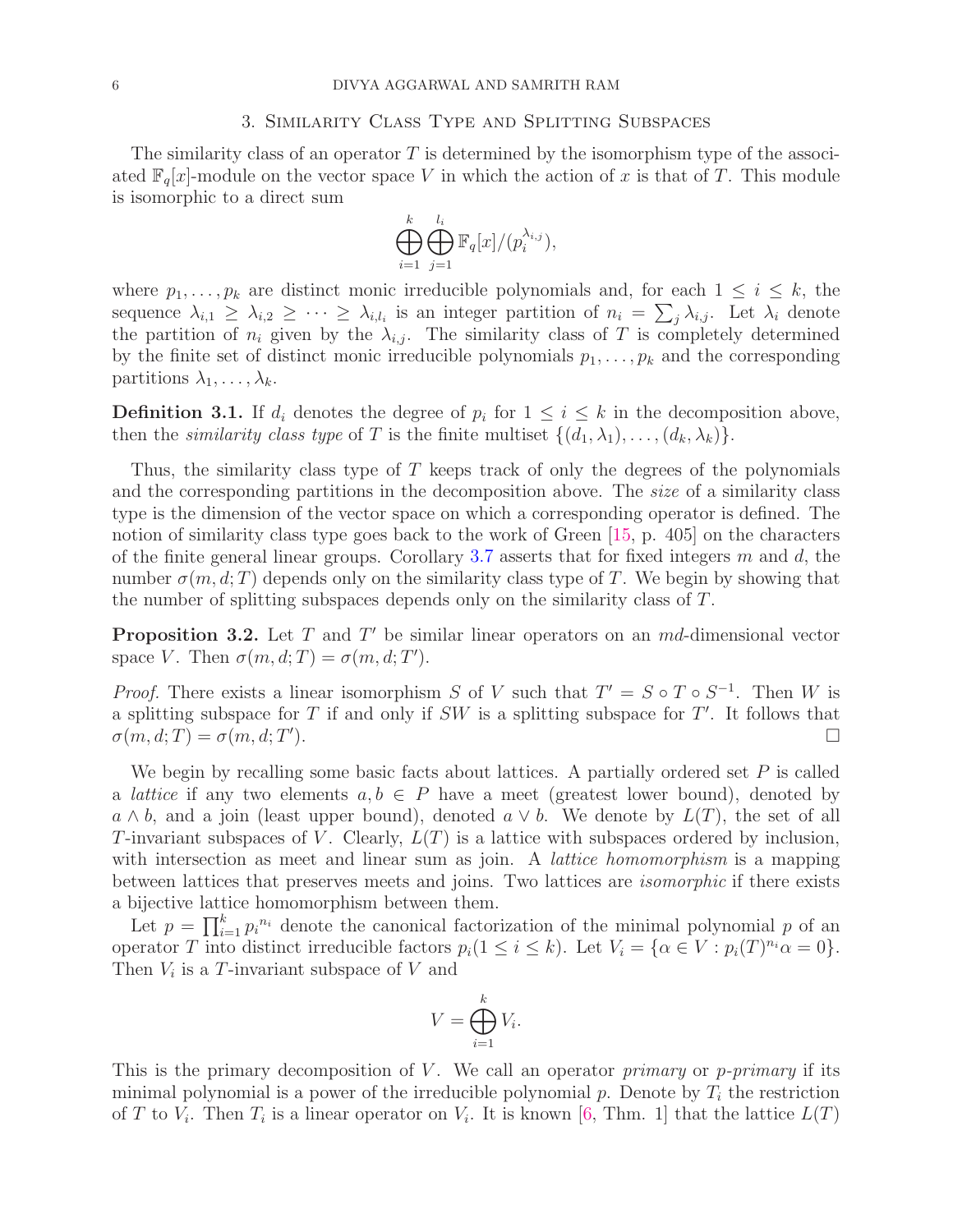is the direct product of the lattices  $L(T_i)$ , i.e.,

$$
L(T) = \prod_{i=1}^{k} L(T_i).
$$

Thus, for each  $U \in L(T)$ , there exists precisely one sequence  $(U_1, \ldots, U_k) \in \prod_{i=1}^k L(T_i)$  such that  $U = U_1 \oplus \cdots \oplus U_k$ . Consequently, it suffices to study the lattices  $L(T_i)$  corresponding to the primary components  $V_i, 1 \leq i \leq k$ .

<span id="page-6-2"></span>**Proposition 3.3.** If  $T$  and  $T'$  are similar then there exists a dimension preserving isomorphism between  $L(T)$  and  $L(T')$ .

*Proof.* Let S be an invertible transformation such that  $T' = S \circ T \circ S^{-1}$ . Then W is Tinvariant if and only if SW is T'-invariant. Therefore the map  $W \mapsto SW$  is a dimension preserving lattice isomorphism from  $L(T)$  to  $L(T)$  $\Box$ 

<span id="page-6-1"></span>**Theorem 3.4.** Let T be a linear operator on a vector space V over a field F such that T is p-primary with p separable. Let  $T = S + Q$  denote the Jordan-Chevalley decomposition of T into its semi-simple part  $S$  and nilpotent part  $Q$ . Let  $K$  be the algebra of polynomials in S over F. Then K is a field isomorphic to  $F[x]/(p(x))$ , V is naturally a K-vector space, T is K-linear, and  $L_F(T) = L_K(T) = L_K(Q)$ .

*Proof.* See [\[6,](#page-13-11) Thm. 6].

The above theorem applies to every primary operator defined over a finite field since irreducible polynomials in this setting are separable.

**Theorem 3.5.** Let  $T$  and  $T'$  be linear operators of the same similarity class type defined on a vector space V over  $\mathbb{F}_q$ . Then there exists a dimension preserving isomorphism between  $L(T)$  and  $L(T')$ .

*Proof.* It suffices to prove the result when T and T' are primary operators. Let T be p-primary and T' be p'-primary. Let  $T = S + Q$  and  $T' = S' + Q'$  where S and S' are semi-simple while Q and  $Q'$  are nilpotent. Further, let K and K' be the algebras of polynomials in S and S' respectively over  $\mathbb{F}_q$ . Theorem [3.4](#page-6-1) implies that the fields K and K' are isomorphic since p and p' are irreducible polynomials over  $\mathbb{F}_q$  of the same degree. Further,  $L_{\mathbb{F}_q}(T) = L_K(Q)$ and  $L_{\mathbb{F}_q}(T') = L_{K'}(Q')$ . Since T and T' are of same similarity class type, it follows that their nilpotent parts  $Q$  and  $Q'$  are also of the same type. Thus  $Q$  and  $Q'$  are similar. By Proposition [3.3](#page-6-2) and the fact that  $K \cong K'$ , we obtain a dimension preserving isomorphism between  $L_K(Q)$  and  $L_{K'}(Q')$ . ).  $\Box$ 

**Remark 3.6.** In light of the above theorem, given q, we may define the number of invariant subspaces of dimension k of a similarity class type  $\tau$  to be the number of invariant subspaces of dimension k of some operator T of type  $\tau$  over  $\mathbb{F}_q$ .

<span id="page-6-0"></span>**Corollary 3.7.** Suppose  $T$  and  $T'$  are two operators of the same similarity class type defined on an md-dimensional vector space over  $\mathbb{F}_q$ . Then  $\sigma(m, d; T) = \sigma(m, d; T')$ .

*Proof.* The sets  $[(a_1, a_1), (a_2, a_2), \ldots, (a_r, a_r)]_T$  corresponding to base cases in the recursion of Lemma [2.6](#page-3-2) consist of flags of invariant subspaces  $(W_1, \ldots, W_r)$  such that dim  $W_i = a_i$  and  $W_i \supseteq W_{i+1}$  for  $1 \leq i \leq r-1$ . The existence of a dimension preserving isomorphism between  $L(T)$  and  $L(T')$  ensures that the base cases coincide:

 $|[(a_1, a_1), (a_2, a_2), \ldots, (a_r, a_r)]_T| = |[(a_1, a_1), (a_2, a_2), \ldots, (a_r, a_r)]_{T'}|.$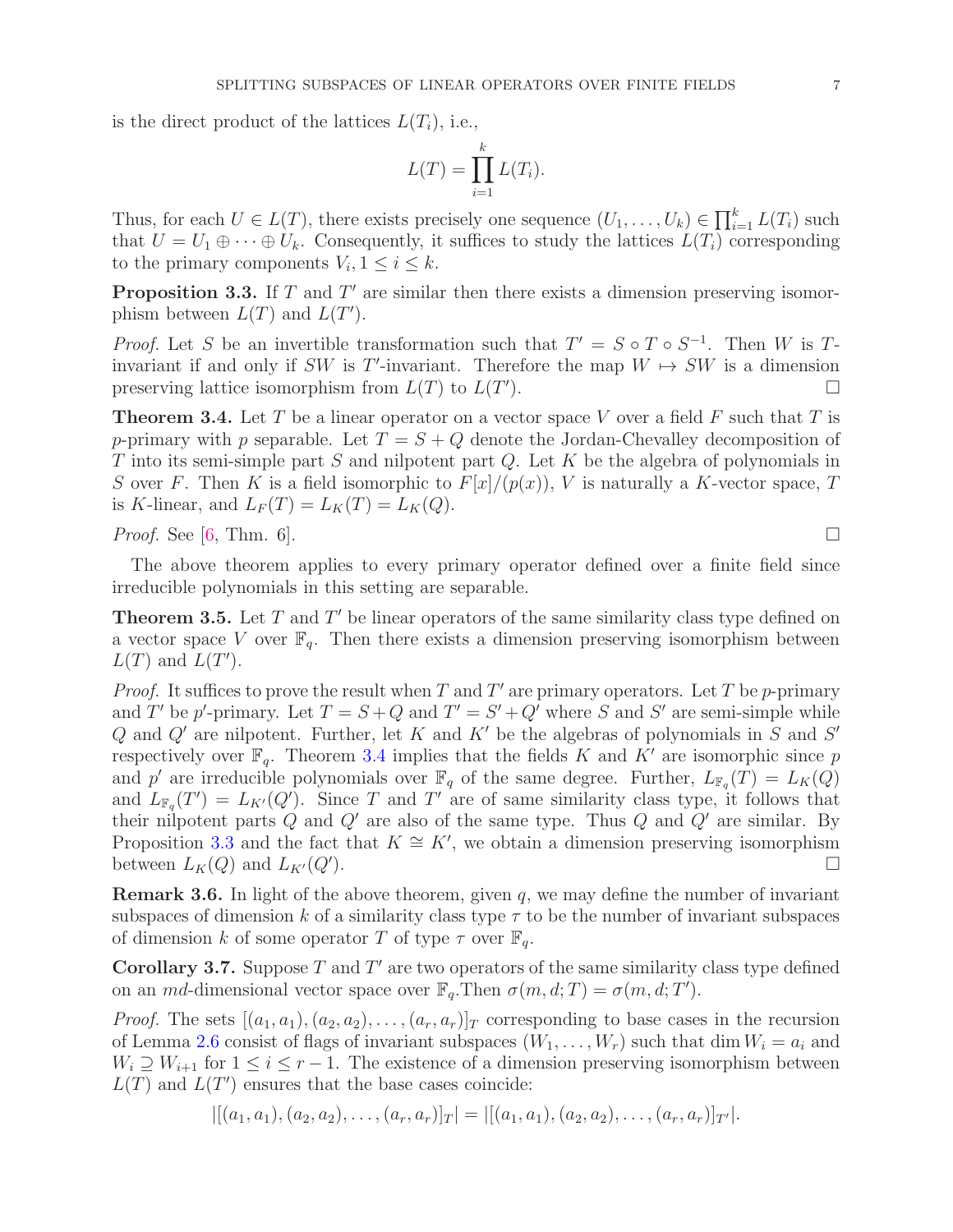Therefore

<span id="page-7-5"></span>
$$
(2) \quad |[(a_{1,1},a_{1,2}), (a_{2,1},a_{2,2}), \ldots, (a_{r,1},a_{r,2})]_T| = |[(a_{1,1},a_{1,2}), (a_{2,1},a_{2,2}), \ldots, (a_{r,1},a_{r,2})]_{T'}|,
$$

whenever the two quantities are defined. In particular, by Proposition [2.7,](#page-4-0) we must have  $\sigma(m, d; T) = \sigma(m, d; T)$ ).  $\Box$ 

<span id="page-7-4"></span>Corollary 3.8. Let T be a linear operator on an md-dimensional vector space V over  $\mathbb{F}_q$ and suppose  $c \in \mathbb{F}_q$ . If I denotes the identity on V, then  $\sigma(m, d; T) = \sigma(m, d; T + cI)$ .

<span id="page-7-0"></span>*Proof.* This follows from Corollary [3.7](#page-6-0) as T and  $T+cI$  have the same similarity class type.  $\Box$ 

## 4. Cyclic Nilpotent Operators

In this section, we determine the number of splitting subspaces of a cyclic nilpotent operator by guessing a formula that satisfies the recursion in Lemma [2.6.](#page-3-2) The following proposition will prove useful in the computation of base cases.

<span id="page-7-1"></span>**Proposition 4.1.** Let T be a cyclic p-primary operator on a vector space U of dimension ad where  $d = \deg p$ . Then

$$
L(T) = \{ \text{ker } p(T)^j : 0 \le j \le a \}.
$$

*Proof.* See [\[6,](#page-13-11) Lem. 2].

Suppose T is a cyclic nilpotent operator on V and dim  $V = N$ . By Proposition [4.1,](#page-7-1) there is precisely one T-invariant subspace of dimension k for each integer  $0 \le k \le \dim V$ , namely, the kernel of  $T^k$ . As restrictions of cyclic operators to invariant subspaces are cyclic as well, it follows that

$$
|[(a_1, a_1), (a_2, a_2), \dots, (a_r, a_r)]_T| = 1 \qquad (N \ge a_1 \ge a_2 \ge \dots \ge a_r \ge 0).
$$

We require a few lemmas before we proceed to solve the recursion. In what follows, the notation  $\sum_{s}$  signifies a sum taken as s varies over all integers with the convention that the q-binomial coefficient  $\begin{bmatrix} n \\ k \end{bmatrix}$  $\binom{n}{k}_q$  is zero whenever either n or k is negative, or when k does not lie between 0 and  $n$ .

<span id="page-7-2"></span>**Lemma 4.2.** For integers  $a, b, c$ , we have [\[1,](#page-13-13) p. 42]

$$
\begin{bmatrix} a \\ b \end{bmatrix}_q \begin{bmatrix} b \\ c \end{bmatrix}_q = \begin{bmatrix} a \\ c \end{bmatrix}_q \begin{bmatrix} a-c \\ b-c \end{bmatrix}_q.
$$

**Lemma 4.3.** For nonnegative integers  $a, b, r$ , the q-Vandermonde identity [\[2,](#page-13-14) Thm. 3.4] holds:

$$
\begin{bmatrix} a+b \\ r \end{bmatrix}_q = \sum_s \begin{bmatrix} a \\ s \end{bmatrix}_q \begin{bmatrix} b \\ r-s \end{bmatrix}_q q^{s(b-r+s)}.
$$

<span id="page-7-3"></span>**Lemma 4.4.** For nonnegative integers  $a \geq d \geq b \geq c$ , we have

$$
\sum_{s} \begin{bmatrix} a-b \\ b-s \end{bmatrix}_{q} \begin{bmatrix} b-c \\ s-c \end{bmatrix}_{q} \begin{bmatrix} a-2b+s \\ d-2b+s \end{bmatrix}_{q} q^{(b-s)^{2}} = \begin{bmatrix} a-b \\ d-b \end{bmatrix}_{q} \begin{bmatrix} d-c \\ b-c \end{bmatrix}_{q}.
$$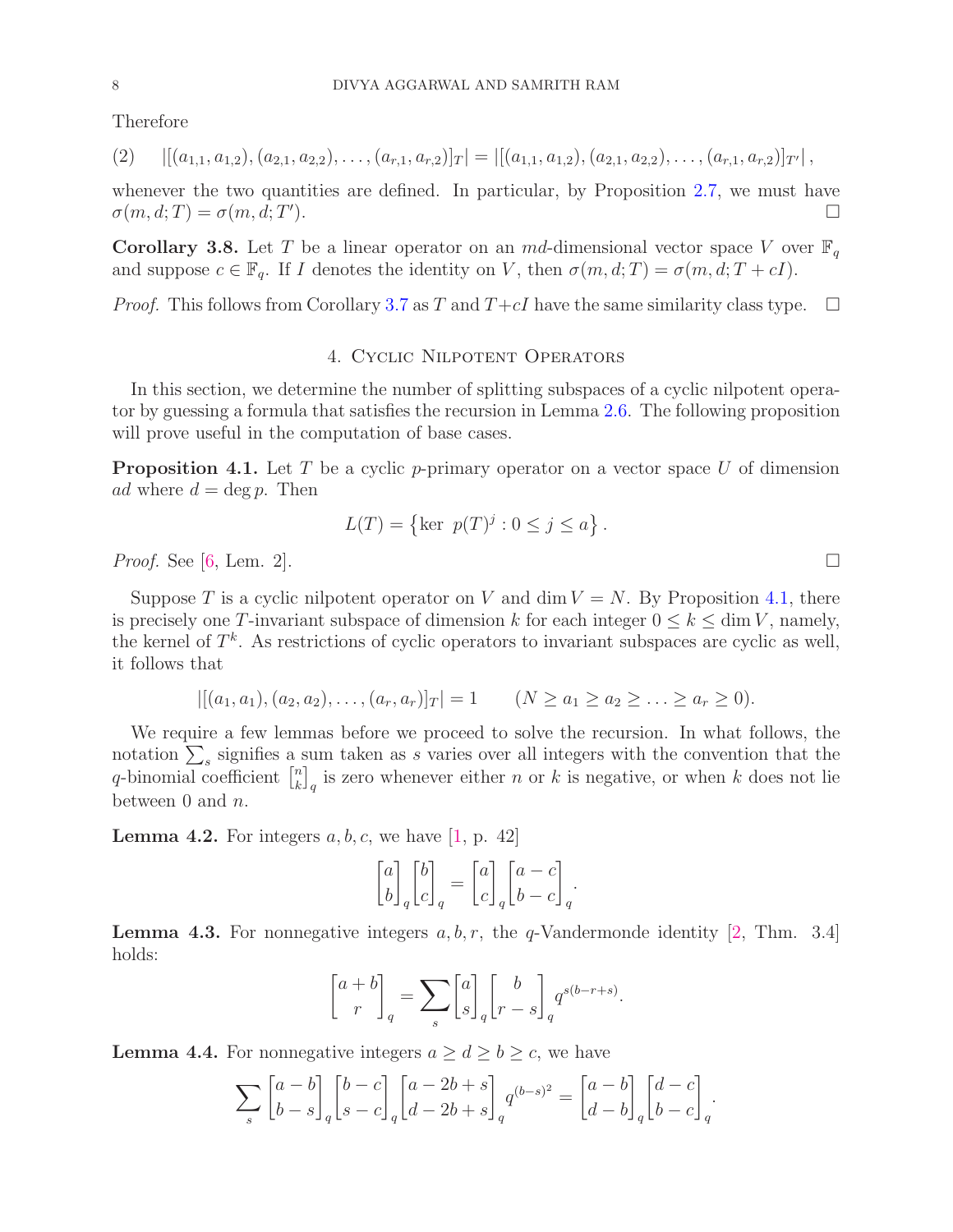Proof. By the q-Vandermonde identity,

$$
\sum_{s} \begin{bmatrix} d \\ d-s \end{bmatrix}_{q} \begin{bmatrix} b-c \\ s \end{bmatrix}_{q} q^{s^{2}} = \begin{bmatrix} d+b-c \\ d \end{bmatrix}_{q}.
$$

$$
\therefore \sum_{s} \begin{bmatrix} a \\ d \end{bmatrix}_{q} \begin{bmatrix} d \\ s \end{bmatrix}_{q} \begin{bmatrix} b-c \\ s \end{bmatrix}_{q} q^{s^{2}} = \begin{bmatrix} a \\ d \end{bmatrix}_{q} \begin{bmatrix} d+b-c \\ d \end{bmatrix}_{q}.
$$

Now apply Lemma [4.2](#page-7-2) and replace s by  $b - s$  to obtain

$$
\sum_{s} \begin{bmatrix} a \\ s \end{bmatrix}_{q} \begin{bmatrix} a-s \\ d-s \end{bmatrix}_{q} \begin{bmatrix} b-c \\ s \end{bmatrix}_{q} q^{s^{2}} = \begin{bmatrix} a \\ d \end{bmatrix}_{q} \begin{bmatrix} d+b-c \\ d \end{bmatrix}_{q}.
$$

$$
\therefore \sum_{s} \begin{bmatrix} a \\ b-s \end{bmatrix}_{q} \begin{bmatrix} a-b+s \\ d-b+s \end{bmatrix}_{q} \begin{bmatrix} b-c \\ s-c \end{bmatrix}_{q} q^{(b-s)^{2}} = \begin{bmatrix} a \\ d \end{bmatrix}_{q} \begin{bmatrix} d+b-c \\ d \end{bmatrix}_{q}.
$$

Replacing a by  $a - b$  and d by  $d - b$  results in the statement of the lemma.

<span id="page-8-1"></span>**Lemma 4.5.** For nonnegative integers  $a \ge b \ge d \ge c$ ,

$$
\sum_{s} \begin{bmatrix} a-b \\ b-s \end{bmatrix}_{q} \begin{bmatrix} b-c \\ s-c \end{bmatrix}_{q} \begin{bmatrix} s-c \\ d-c \end{bmatrix}_{q} q^{(b-s)^{2}} = \begin{bmatrix} b-c \\ d-c \end{bmatrix}_{q} \begin{bmatrix} a-d \\ b-d \end{bmatrix}_{q}.
$$

Proof. By the q-Vandermonde identity, we have

$$
\sum_{s} \begin{bmatrix} a-b \\ b-s \end{bmatrix}_{q} \begin{bmatrix} b-d \\ s-d \end{bmatrix}_{q} q^{(b-s)^{2}} = \begin{bmatrix} a-d \\ b-d \end{bmatrix}_{q}.
$$

$$
\therefore \sum_{s} \begin{bmatrix} a-b \\ b-s \end{bmatrix}_{q} \begin{bmatrix} b-c \\ d-c \end{bmatrix}_{q} \begin{bmatrix} b-d \\ s-d \end{bmatrix}_{q} q^{(b-s)^{2}} = \begin{bmatrix} b-c \\ d-c \end{bmatrix}_{q} \begin{bmatrix} a-d \\ b-d \end{bmatrix}_{q}.
$$

The result follows from Lemma [4.2](#page-7-2) since

$$
\begin{bmatrix} b-c \\ d-c \end{bmatrix}_q \begin{bmatrix} b-d \\ s-d \end{bmatrix}_q = \begin{bmatrix} b-c \\ s-c \end{bmatrix}_q \begin{bmatrix} s-c \\ d-c \end{bmatrix}_q.
$$

We now solve the recursion stated in Lemma [2.6](#page-3-2) for a cyclic nilpotent operator.

<span id="page-8-2"></span>**Theorem 4.6.** Let T be a cyclic nilpotent operator on V with dim  $V = N$  and suppose

$$
N \ge a_{1,1} \ge a_{1,2} \ge a_{2,1} \ge a_{2,2} \ge \cdots \ge a_{r,1} \ge a_{r,2} \ge 0,
$$
  

$$
a_{0,1} = a_{0,2} = N, \quad a_{r+1,1} = a_{r+1,2} = 0.
$$

Then

<span id="page-8-0"></span>(3) 
$$
|[(a_{1,1}, a_{1,2}), \ldots, (a_{r,1}, a_{r,2})]| = \prod_{i=1}^r \begin{bmatrix} a_{i-1,1} - a_{i,1} \ a_{i,1} - a_{i,2} \end{bmatrix}_q \begin{bmatrix} a_{i,1} - a_{i+1,1} \ a_{i,2} - a_{i+1,1} \end{bmatrix}_q q^{(a_{i,1} - a_{i,2})^2}.
$$

Proof. We show that the formula stated above satisfies the recursion of Lemma [2.6](#page-3-2) by computing separately the sums over the sets  $A$  and  $B$  defined there. Substitute the expression for  $|[(a_{1,1}, a_{1,2}), \ldots, (a_{r,1}, a_{r,2})]|$  given by [\(3\)](#page-8-0) into the recursion to obtain

$$
L = \sum_{(j_1,\ldots,j_r)\in A} |[(a_{1,2},j_1), (a_{2,2},j_2), \ldots, (a_{r,2},j_r)]| \prod_{i=1}^r \begin{bmatrix} a_{i-1,2} - (2a_{i,2} - j_i) \\ a_{i,1} - (2a_{i,2} - j_i) \end{bmatrix}_q
$$

 $\Box$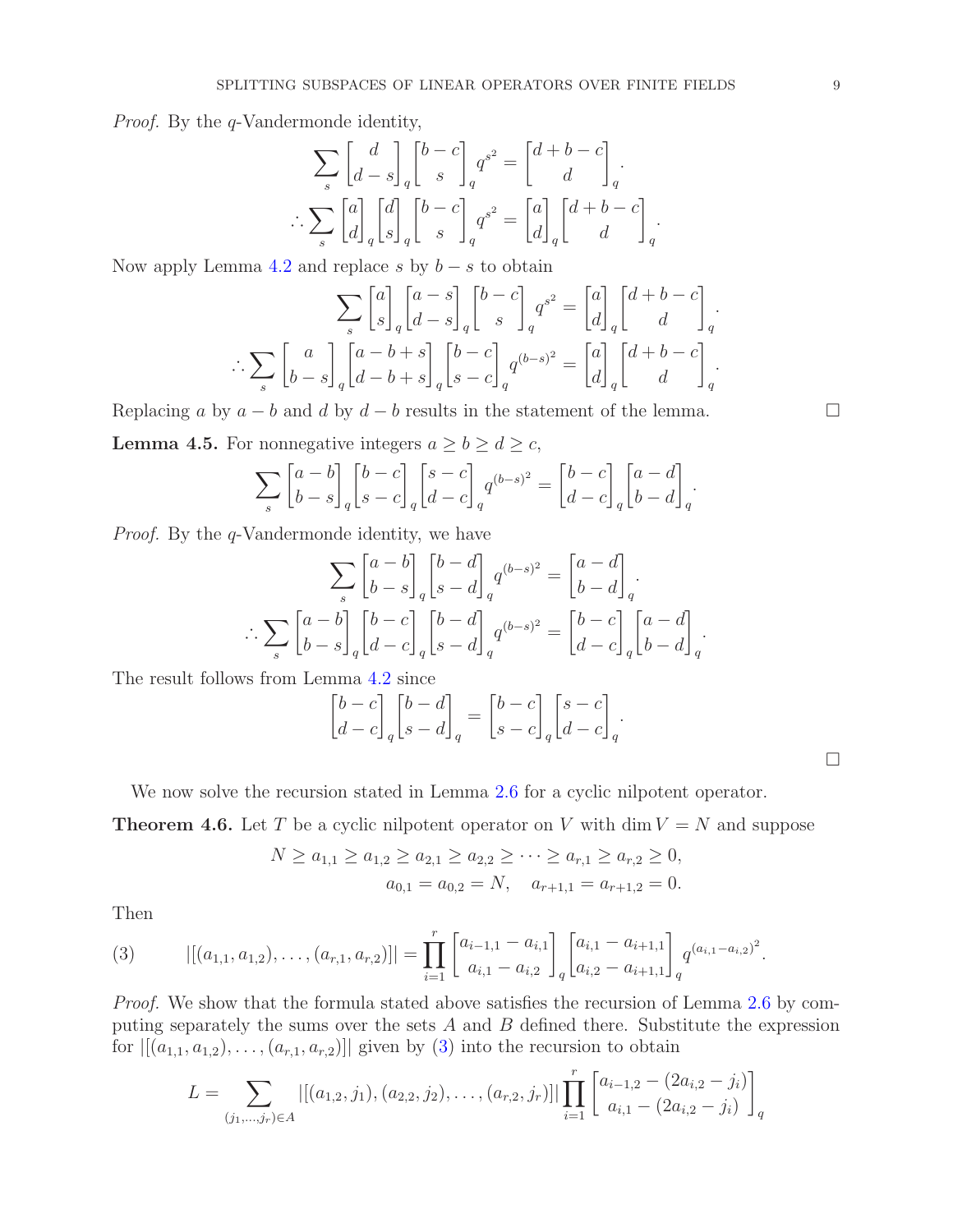$$
= \prod_{i=1}^r \sum_{j_i} \begin{bmatrix} a_{i-1,2} - a_{i,2} \ a_{i,2} - j_i \end{bmatrix}_q \begin{bmatrix} a_{i,2} - a_{i+1,2} \ j_i - a_{i+1,2} \end{bmatrix}_q \begin{bmatrix} a_{i-1,2} - (2a_{i,2} - j_i) \ a_{i,1} - (2a_{i,2} - j_i) \end{bmatrix}_q q^{(a_{i,2} - j_i)^2}.
$$

Apply Lemma [4.4](#page-7-3) to each sum in the above expression, followed by Lemma [4.2](#page-7-2) to obtain

$$
L = \prod_{i=1}^{r} \begin{bmatrix} a_{i-1,2} - a_{i,2} \ a_{i,1} - a_{i,2} \end{bmatrix}_{q} \begin{bmatrix} a_{i,1} - a_{i+1,2} \ a_{i,2} - a_{i+1,2} \end{bmatrix}_{q} = \prod_{i=1}^{r} \frac{\begin{bmatrix} a_{i-1,2} \ a_{i,1} \end{bmatrix}_{q} \begin{bmatrix} a_{i,1} \ a_{i,2} \end{bmatrix}_{q} \begin{bmatrix} a_{i,1} \ a_{i+1,2} \end{bmatrix}_{q}}{\begin{bmatrix} a_{i-1,2} \ a_{i,2} \end{bmatrix}_{q} \begin{bmatrix} a_{i,1} \ a_{i+1,2} \end{bmatrix}_{q}}
$$

$$
= \frac{1}{\begin{bmatrix} N \ a_{i,2} \end{bmatrix}_{q} \prod_{i=1}^{r} \begin{bmatrix} a_{i,1} \ a_{i,2} \end{bmatrix}_{q} \begin{bmatrix} a_{i-1,2} \ a_{i,1} \end{bmatrix}_{q}}{\begin{bmatrix} a_{i,1} \ a_{i+1,2} \end{bmatrix}_{q}}.
$$

On the other hand,

$$
R = \sum_{(k_1,\ldots,k_r)\in B} |[(a_{1,1},k_1),(a_{2,1},k_2),\ldots,(a_{r,1},k_r)]| \prod_{i=1}^r \begin{bmatrix} k_i - a_{i+1,1} \\ a_{i,2} - a_{i+1,1} \end{bmatrix}_q
$$
  
= 
$$
\prod_{i=1}^r \sum_{k_i} \begin{bmatrix} a_{i-1,1} - a_{i,1} \\ a_{i,1} - k_i \end{bmatrix}_q \begin{bmatrix} a_{i,1} - a_{i+1,1} \\ k_i - a_{i+1,1} \end{bmatrix}_q \begin{bmatrix} k_i - a_{i+1,1} \\ a_{i,2} - a_{i+1,1} \end{bmatrix}_q q^{(a_{i,1} - k_i)^2}.
$$

Apply Lemma [4.5](#page-8-1) to each sum in the above expression, followed by Lemma [4.2](#page-7-2) to obtain

$$
R = \prod_{i=1}^{r} \begin{bmatrix} a_{i,1} - a_{i+1,1} \\ a_{i,2} - a_{i+1,1} \end{bmatrix}_{q} \begin{bmatrix} a_{i-1,1} - a_{i,2} \\ a_{i,1} - a_{i,2} \end{bmatrix}_{q} = \prod_{i=1}^{r} \frac{\begin{bmatrix} a_{i,1} \\ a_{i,2} \end{bmatrix}_{q} \begin{bmatrix} a_{i,2} \\ a_{i+1,1} \end{bmatrix}_{q}}{\begin{bmatrix} a_{i,1} \\ a_{i+1} \end{bmatrix}_{q}} \begin{bmatrix} \frac{a_{i-1,1} \\ a_{i,2} \end{bmatrix}_{q}}{\begin{bmatrix} a_{i-1,1} \\ a_{i,2} \end{bmatrix}_{q}}
$$

$$
= \begin{bmatrix} N \\ a_{1,1} \end{bmatrix}_{q} \prod_{i=1}^{r} \frac{\begin{bmatrix} a_{i,1} \\ a_{i,2} \end{bmatrix}_{q}^{2} \begin{bmatrix} a_{i,2} \\ a_{i+1,1} \end{bmatrix}_{q}}{\begin{bmatrix} a_{i-1,1} \\ a_{i,2} \end{bmatrix}_{q}}.
$$

Therefore

$$
\frac{L}{R} = \frac{1}{\left[\binom{N}{a_{1,2}}\right]_q} \binom{N}{a_{1,1}}_q \binom{N}{a_{1,1}}_q \binom{N}{a_{1,2}}_q = 1.
$$

Hence  $L = R$ , proving that the given expression satisfies the recurrence. The expression in [\(3\)](#page-8-0) satisfies the base cases since

$$
|[(a_1, a_1), (a_2, a_2), \dots, (a_r, a_r)]| = \prod_{i=1}^r \begin{bmatrix} a_{i-1} - a_i \ 0 \end{bmatrix}_q \begin{bmatrix} a_i - a_{i+1} \ a_i - a_{i+1} \end{bmatrix}_q q^{(a_i - a_i)^2}
$$
  
= 1.

This completes the proof.  $\Box$ 

The following result gives the number of splitting subspaces for cyclic nilpotent operators. Corollary 4.7. When  $N \geq md$ , we have the equality

$$
|[((d-1)m, (d-2)m), \ldots, (2m, m), (m, 0)]| = \begin{bmatrix} N - md + m \\ m \end{bmatrix}_q q^{m^2(d-1)}.
$$

In particular, when  $N = md$ ,

$$
|[((d-1)m, (d-2)m), \ldots, (2m, m), (m, 0)]| = q^{m^2(d-1)}.
$$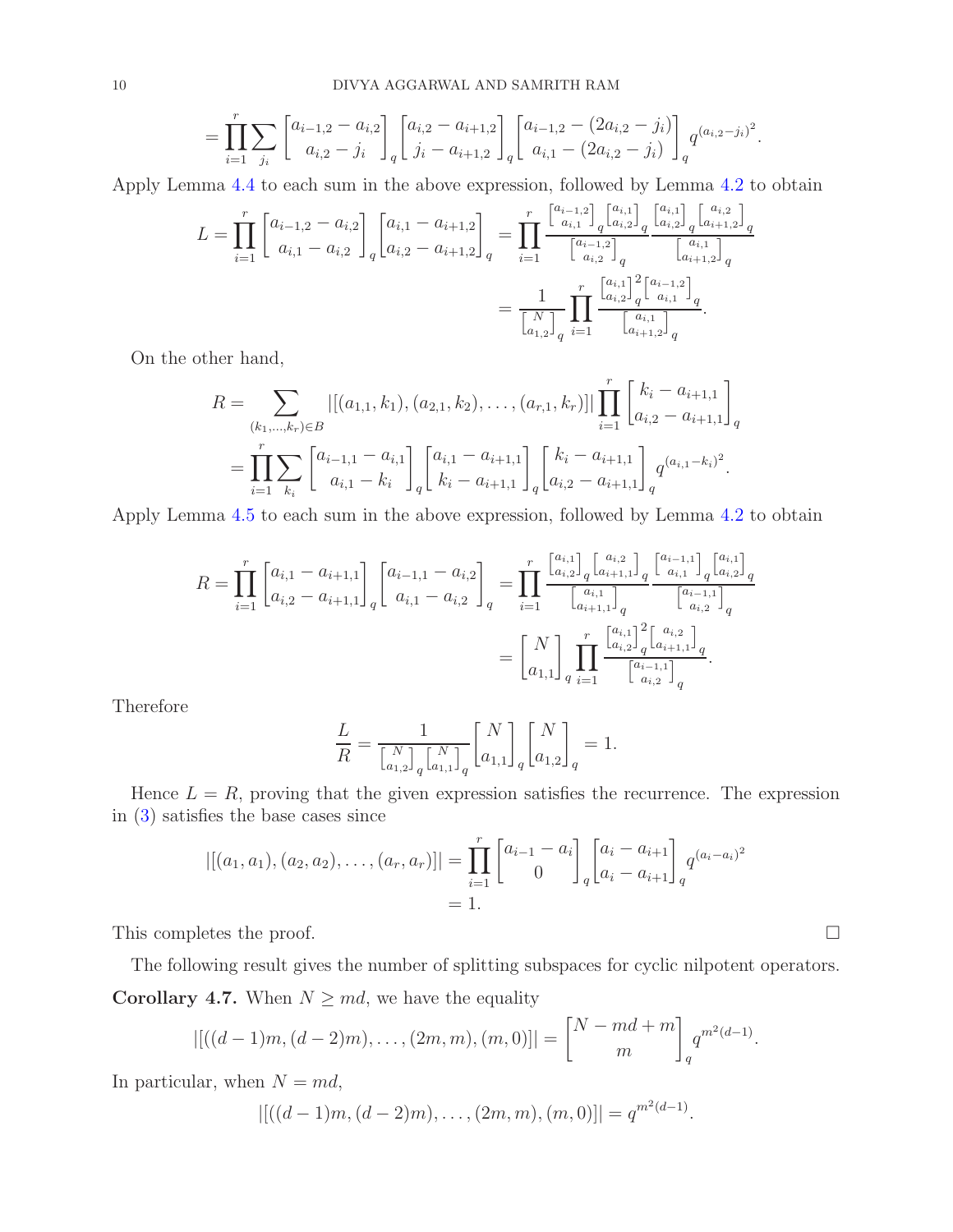Proof. By Theorem [4.6,](#page-8-2) we have

$$
\begin{aligned}\n&\left|\left[\left((d-1)m,(d-2)m),((d-2)m,(d-3)m),\ldots,(2m,m),(m,0)\right]\right|\right. \\
&=\binom{N-(d-1)m}{m}_q q^{m^2} \prod_{i=2}^{d-1} \left(\binom{m}{m}_q \binom{m}{0}_q q^{m^2}\right) \\
&=\binom{N-md+m}{m}_q q^{m^2(d-1)}.\n\end{aligned}
$$

Combining the above corollary with Corollary [3.8,](#page-7-4) we obtain the following result.

<span id="page-10-2"></span>**Corollary 4.8.** Let T be a linear operator on an md-dimensional vector space over  $\mathbb{F}_q$ . If T is cyclic and p-primary for some linear polynomial p, then  $\sigma(m, d; T) = q^{m^2(d-1)}$ .

Remark 4.9. One of the main results of Chen and Tseng [\[9,](#page-13-3) Cor. 3.4] is the computation of  $\sigma(m, d; T)$  when the similarity class type of T is  $\{(md,(1))\}$ . The above corollary corresponds to the similarity class type  $\{(1,(md))\}.$ 

Our results may be used to enumerate invertible matrices of a special form. Recall that the number of ordered bases for an m-dimensional vector space over  $\mathbb{F}_q$  is given by  $\gamma_m(q) :=$  $(q^m - 1) \dots (q^m - q^{m-1}).$ 

**Corollary 4.10.** The number of invertible  $md \times md$  matrices over  $\mathbb{F}_q$  of the form

<span id="page-10-1"></span>

| $a_{1,1}$                         | $\cdots$           | $a_{1,m}$ |                         | $\cdots$ |             | $\cdots$ |                                               | $\cdots$ |                |
|-----------------------------------|--------------------|-----------|-------------------------|----------|-------------|----------|-----------------------------------------------|----------|----------------|
| $a_{2,1}$                         | $\cdots$           | $a_{2,m}$ | $a_{1,1}$               | $\cdots$ | $a_{1,m}$   | $\cdots$ |                                               | $\cdots$ |                |
| ٠<br>$\cdot$                      | $\cdot$            |           |                         |          |             |          |                                               |          |                |
| $a_{d,1}$                         | $\cdots$           | $a_{d,m}$ | $a_{d-1,1}$             | $\cdots$ | $a_{d-1,m}$ | $\cdots$ | $a_{1,1}$                                     | $\cdots$ | $a_{1,m}$      |
| $\bullet$<br>$\bullet$<br>$\cdot$ | $\cdot$<br>$\cdot$ |           |                         |          | ٠           | $\cdot$  |                                               |          |                |
| $a_{md,1}$                        | $\cdots$           |           | $a_{md,m}$ $a_{md-1,1}$ |          |             |          | $\cdots$ $a_{md-1,m}$ $\cdots$ $a_{md-d+1,1}$ | $\cdots$ | $a_{md-d+1,m}$ |
|                                   | $0 \leq x \leq 0$  |           |                         |          |             |          |                                               |          |                |

equals  $\gamma_m(q) \cdot q^{m^2(d-1)}$ .

*Proof.* Let  $V = \mathbb{F}_q^{md}$  viewed as a vector space over  $\mathbb{F}_q$ . Let T denote the right shift operator  $T(x_1, \ldots, x_{md}) = (0, x_1, \ldots, x_{md-1})$ . Then T is cyclic and nilpotent. If  $\alpha_1, \ldots, \alpha_m$  denote the first m columns of the matrix  $(4)$  above, then the matrix is nonsingular if and only if the set

$$
\{\alpha_1, \ldots, \alpha_m, T\alpha_1, \ldots, T\alpha_m, \ldots, T^{d-1}\alpha_1, \ldots, T^{d-1}\alpha_m\}
$$

is linearly independent. In other words  $\{\alpha_1, \ldots, \alpha_m\}$  may be characterized as an ordered basis for some m-dimensional T-splitting subspace. Since number of such bases is  $\gamma_m(q) \cdot \sigma(m, d; T)$ , the result now follows from Corollary [4.8.](#page-10-2)

A result in a similar vein to the above corollary is proved by Gluesing-Luerssen and Ravagnani [\[14,](#page-13-15) Cor. 7.2] who find an expression for the number of nonsingular matrices over  $\mathbb{F}_q$  whose nonzero entries lie within a Ferrers shape.

# 5. POLYNOMIALITY OF  $\sigma_q(m, d; \tau)$

<span id="page-10-0"></span>Given a positive integer n, let  $\beta(q, n)$  denote the number of irreducible polynomials of degree *n* over  $\mathbb{F}_q$ . It is well known that

$$
\beta(q, n) = \frac{1}{n} \sum_{d|n} \mu(d) q^{n/d},
$$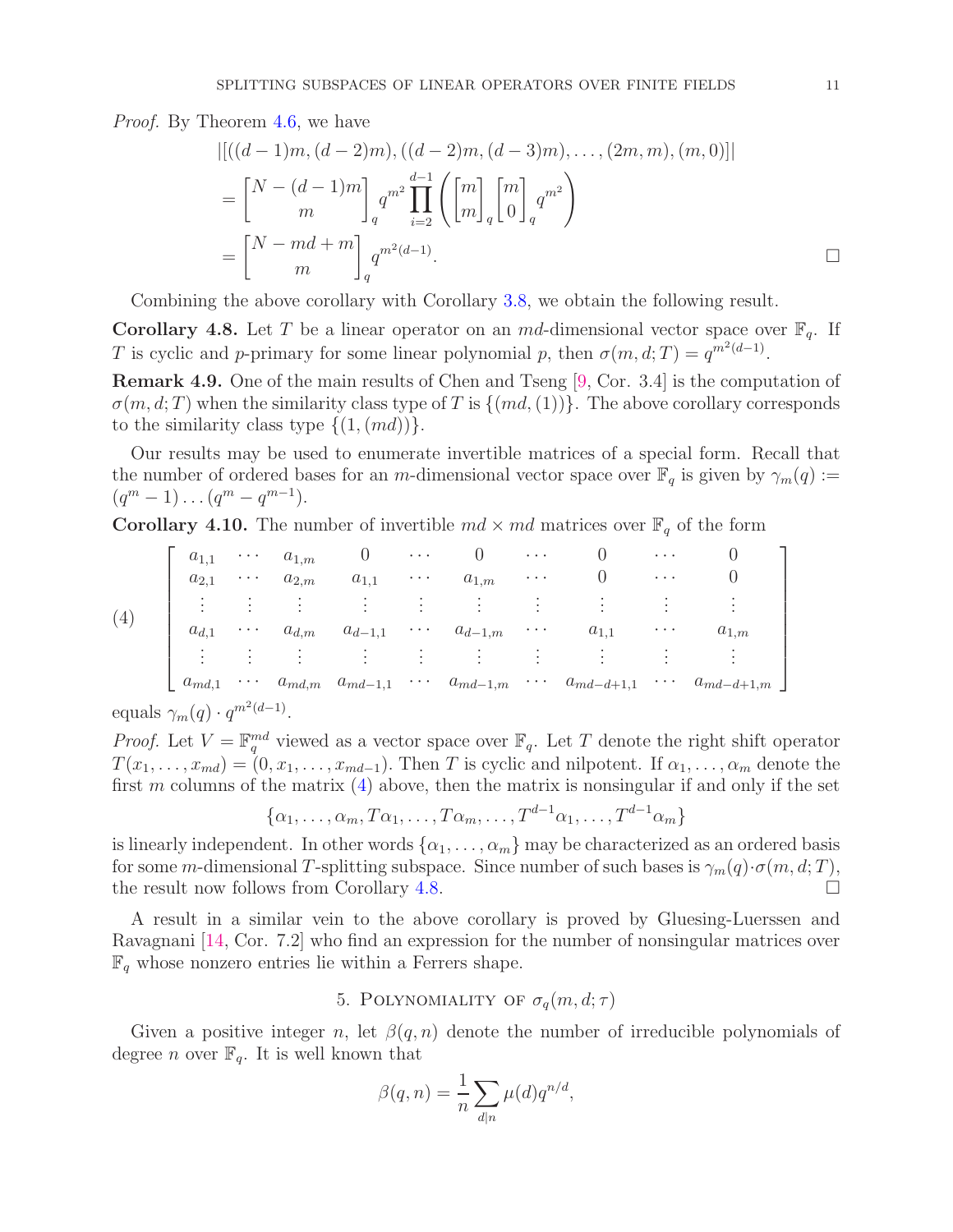where  $\mu$  denotes the classical Möbius function. In fact  $\beta(n, d)$  also counts the number of so called primitive necklaces of length n over a  $q$ -ary alphabet [\[18,](#page-13-16) Thm. 7.1]. This interpretation entails the fact that, for n fixed, the number  $\beta(q, n)$  is strictly increasing as a function of q.

Given a similarity class type  $\tau$ , let  $q_0(\tau)$  denote the smallest prime power  $\tilde{q}$  for which there exists a linear operator of type  $\tau$  over the field  $\mathbb{F}_{q}$ . If  $q \geq q_0(\tau)$  is a prime power then it follows from the property of  $\beta(q, n)$  mentioned above that there exists a linear operator of type  $\tau$  over  $\mathbb{F}_q$ .

**Definition 5.1.** If  $\tau$  is a similarity class type of size md and  $q \geq q_0(\tau)$ , then  $\sigma_q(m, d; \tau)$ denotes the number of m-dimensional splitting subspaces for a linear operator of similarity class type  $\tau$  defined over an  $\mathbb{F}_q$ -vector space of dimension md.

By Corollary [3.7,](#page-6-0) the quantity  $\sigma_q(m, d; \tau)$  is well-defined. We will prove that  $\sigma_q(m, d; \tau)$ is a polynomial in q. In view of  $(2)$ , given a similarity class type  $\tau$ , and a prime power  $q \geq q_0(\tau)$ , we may define

$$
\left\|\left[(a_{1,1},a_{1,2}), (a_{2,1},a_{2,2}), \ldots, (a_{r,1},a_{r,2})\right]_{q,\tau}\right\| := \left\|\left[(a_{1,1},a_{1,2}), (a_{2,1},a_{2,2}), \ldots, (a_{r,1},a_{r,2})\right]_{T}\right\|,
$$

where T is an operator of similarity class type  $\tau$  defined over some  $\mathbb{F}_q$  vector space.

<span id="page-11-0"></span>**Theorem 5.2.** For each similarity class type  $\tau$  and nonnegative integers  $a_{i,j}$  ( $1 \leq i \leq r; 1 \leq j$ )  $j \leq 2$ , the quantity

$$
|[(a_{1,1},a_{1,2}),\ldots,(a_{r,1},a_{r,2})]_{q,\tau}|
$$

is a polynomial in q for  $q \geq q_0(\tau)$ .

*Proof.* As the q-binomial coefficients are polynomials in q, it suffices to show that the base cases in the recursion of Lemma [2.6](#page-3-2) are polynomials in q for the similarity class type  $\tau$ . For any operator  $T$ , define

$$
\phi(a_1,\ldots,a_r;T):=|[(a_1,a_1),\ldots,(a_r,a_r)]_T|,
$$

and, for each similarity class type  $\tau$ , let

$$
\phi_q(a_1, \ldots, a_r; \tau) := |[(a_1, a_1), \ldots, (a_r, a_r)]_{q, \tau}| \text{ for } q \ge q_0(\tau).
$$

We first prove that  $\phi_q(a_1, \ldots, a_r; \tau)$  is a polynomial in q whenever  $\tau$  is primary by induction on r. Suppose  $\tau = \{(d, \lambda)\}\$ for some partition  $\lambda$ . The base case is  $r = 1$ . Now  $\phi_q(a_1; \tau)$  is the number of invariant subspaces of dimension  $a_1$  corresponding to  $\tau$ . It follows from the work of Fripertinger [\[11,](#page-13-17) Thm. 2] that the number of invariant subspaces of a given dimension for a primary similarity class type on an  $\mathbb{F}_q$ -vector space is a rational function of q. Such a function is necessarily a polynomial in  $q$  since it takes integer values at infinitely many integers [\[8,](#page-13-18) Prop. X.1.1]. This settles the base case.

For the inductive step suppose  $r > 1$ . For each prime power q, let  $T<sub>q</sub>$  be an operator of type  $\tau$  defined over  $\mathbb{F}_q$ . For each partition  $\mu$  whose Young diagram is contained in that of  $\lambda$  (denoted  $\mu \subseteq \lambda$ ), let  $g_q(\lambda, \mu, d)$  denote the number of subspaces  $W \in L(T_q)$  for which the similarity class type of the restriction of  $T_q$  to W is  $\{(d,\mu)\}\)$ . For  $\lambda$  and  $\mu$  fixed, the quantity  $g_q(\lambda, \mu, d)$  is a rational function [\[11,](#page-13-17) Thm. 1] and, in fact, a polynomial in  $q^d$ . For each positive integer  $k$ , define

$$
D_{\tau}(k) := \{\mu : \mu \subseteq \lambda \text{ and } |\mu| = k/d\},\
$$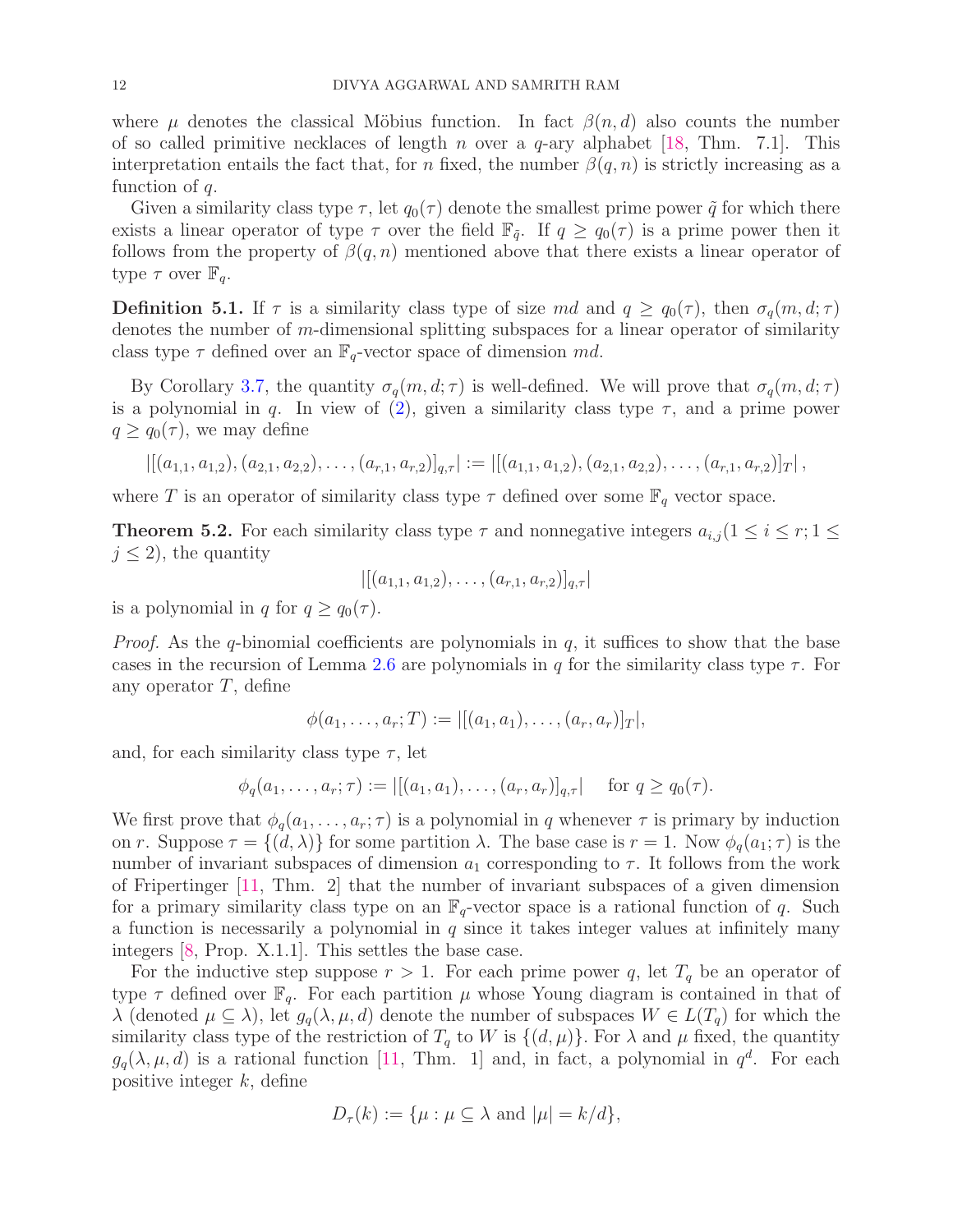and set  $\delta_{\tau}(k) = |D_{\tau}(k)|$ . If we write  $D_{\tau}(a_1) = {\mu_i}_{1 \leq i \leq \delta_{\tau}(a_1)}$  then, by considering restrictions of  $T_q$  to invariant subspaces of dimension  $a_1$ , it follows that

$$
\phi(a_1, ..., a_r; T_q) = \sum_{j=1}^{\delta_{\tau}(a_1)} g_q(\lambda, \mu_j, d) \phi(a_2, ..., a_r; T_q^{(j)}),
$$

where  $T_q^{(j)}$  is an operator of similarity class type  $\{(d,\mu_j)\}\)$  for each  $j \leq \delta_\tau(a_1)$ . Since the above equation holds for each prime power  $q$ , it follows that

$$
\phi_q(a_1,\ldots,a_r;\tau)=\sum_{j=1}^{\delta_\tau(a_1)}g_q(\lambda,\mu_j,d)\ \phi_q(a_2,\ldots,a_r;\tau_j),
$$

where  $\tau_j = \{(d, \mu_j)\}\.$  By the inductive hypothesis, each  $\phi_q(a_2, \ldots, a_r; \tau_j)$  is a polynomial in q. Therefore  $\phi_q(a_1, \ldots, a_r; \tau)$  is a polynomial in q whenever  $\tau$  is primary.

Now suppose  $\tau$  is an arbitrary similarity class type and let  $q \geq q_0(\tau)$  be a prime power. Let  $T(= T_q)$  be an operator of similarity class type  $\tau$  defined on some vector space V over  $\mathbb{F}_q$ . Let  $V = V_1 \oplus \cdots \oplus V_s$  denote the decomposition of V into primary parts  $V_i$  with dim  $V_i = d_i$  for each *i*. Suppose  $T_i$  denotes the restriction of T to  $V_i$  for  $i \leq r$ . Given any flag  $W_1 \supseteq \cdots \supseteq W_r$ in  $L(T)$ , with dim  $W_i = a_i$ , write  $W_i = U_{i1} \oplus \cdots \oplus U_{is}$  with  $U_{ij} \in V_j$  for  $1 \leq i \leq r$  and  $1 \leq j \leq s$ . If dim  $U_{ij} = d_{ij}$ , then it follows that

$$
a_i = \sum_{j=1}^s d_{ij} \ (1 \le i \le r)
$$
 and  $d_j \ge d_{1j} \ge \cdots \ge d_{rj} \ (1 \le j \le s).$ 

Counting flags within the primary parts and summing up, we obtain

$$
\phi(a_1, \ldots, a_r; T) = \sum_{\substack{\sum_{j=1}^s d_{ij} = a_i \\ d_{1j} \leq d_j}} \prod_{j=1}^s \phi(d_{1j}, \ldots, d_{rj}; T_j),
$$

where the  $d_{ij}$ 's vary over nonnegative integers. It follows that

$$
\phi_q(a_1, ..., a_r; \tau) = \sum_{\substack{\sum_{j=1}^s d_{ij} = a_i \\ d_{1j} \le d_j}} \prod_{j=1}^s \phi_q(d_{1j}, ..., d_{rj}; \tau_j),
$$

whenever  $q \ge q_0(\tau)$  with  $\tau_j$  denoting the similarity class type of  $T_j$   $(1 \le j \le s)$ . Since  $\tau_j$  is primary for each  $j \leq s$ , the expression  $\phi_q(d_{1j}, \ldots, d_{rj}; \tau_j)$  is a polynomial in q and, consequently, so is  $\phi_q(a_1, \ldots, a_r; \tau)$ .

**Corollary 5.3.** If  $m, d, \tau$  are fixed, then  $\sigma_q(m, d; \tau)$  is a polynomial in q.

*Proof.* Follows from Theorem [5.2](#page-11-0) and Proposition [2.7.](#page-4-0) □

**Remark 5.4.** The polynomial  $g_q(\lambda, \mu, d)$  appearing in the proof of the theorem above is closely related to the number of subgroups of type  $\mu$  in a finite abelian p-group of type λ, denoted  $\alpha_{\lambda}(\mu;p)$ . Delsarte [\[10\]](#page-13-19) proved that  $\alpha_{\lambda}(\mu;p)$  is a polynomial in p. We refer to the expository account of Butler [\[7,](#page-13-20) Lem. 1.4.1] for the details. It can be shown that  $g_q(\lambda, \mu, d) = \alpha_\lambda(\mu; q^d).$